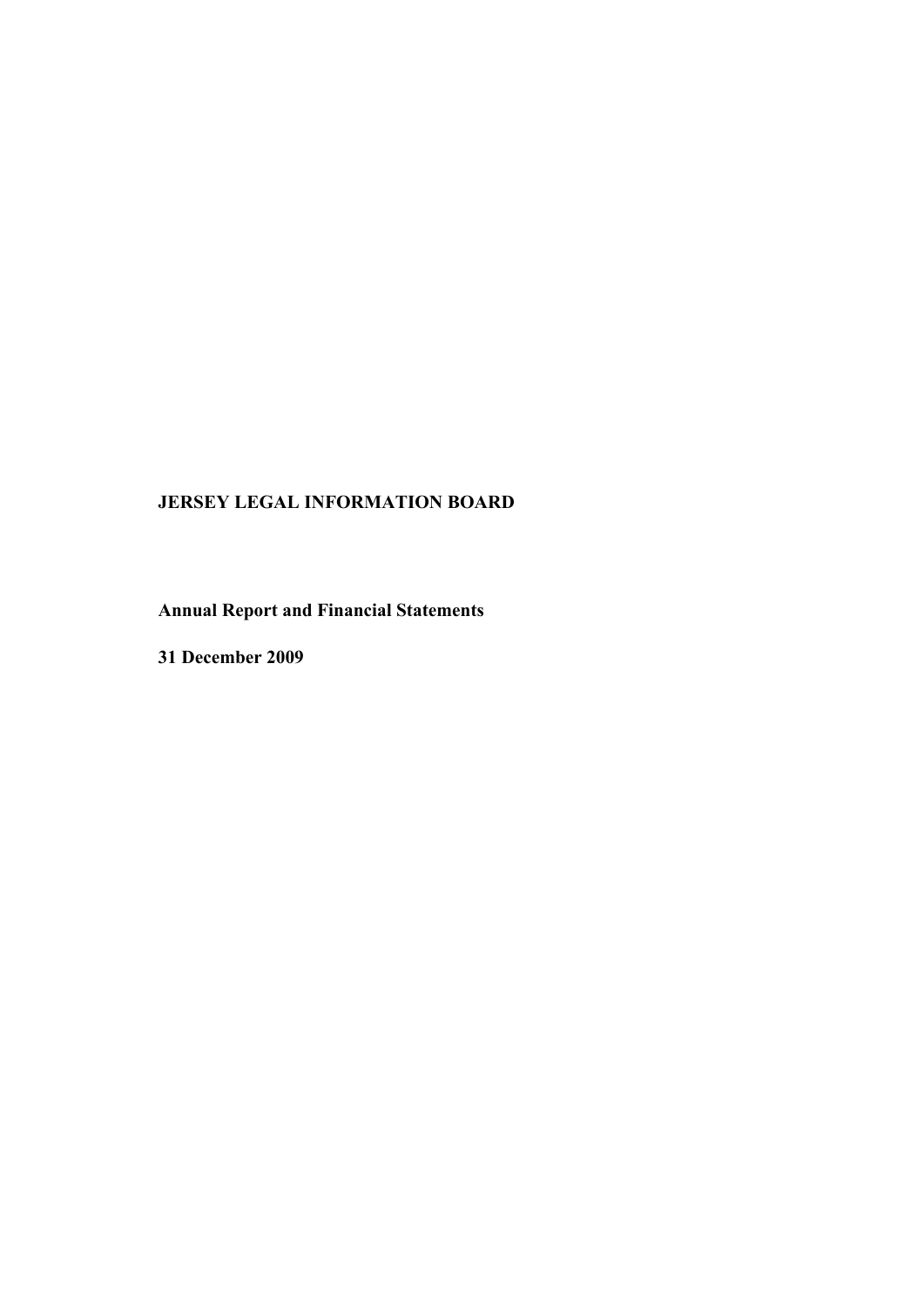# **ANNUAL REPORT AND FINANCIAL STATEMENTS 31 DECEMBER 2009**

| <b>CONTENTS</b>                                                               | Page                    |
|-------------------------------------------------------------------------------|-------------------------|
| Jersey Legal Information Board (JLIB) Officers and Professional Advisers      | $\mathbf{1}$            |
| <b>Annual Report for 2009</b>                                                 | $\overline{\mathbf{c}}$ |
| <b>Statement of Accounting Officer's Responsibilities</b>                     | 4                       |
| <b>Statement on Internal Control</b>                                          | 5                       |
| Independent Auditors' Report to the Members of Jersey Legal Information Board | 6                       |
| <b>Profit and Loss Account</b>                                                | 8                       |
| <b>Balance Sheet</b>                                                          | 9                       |
| <b>Statement of Movement in Total Funds</b>                                   | 10                      |
| <b>Notes to the Financial Statements</b>                                      | 11                      |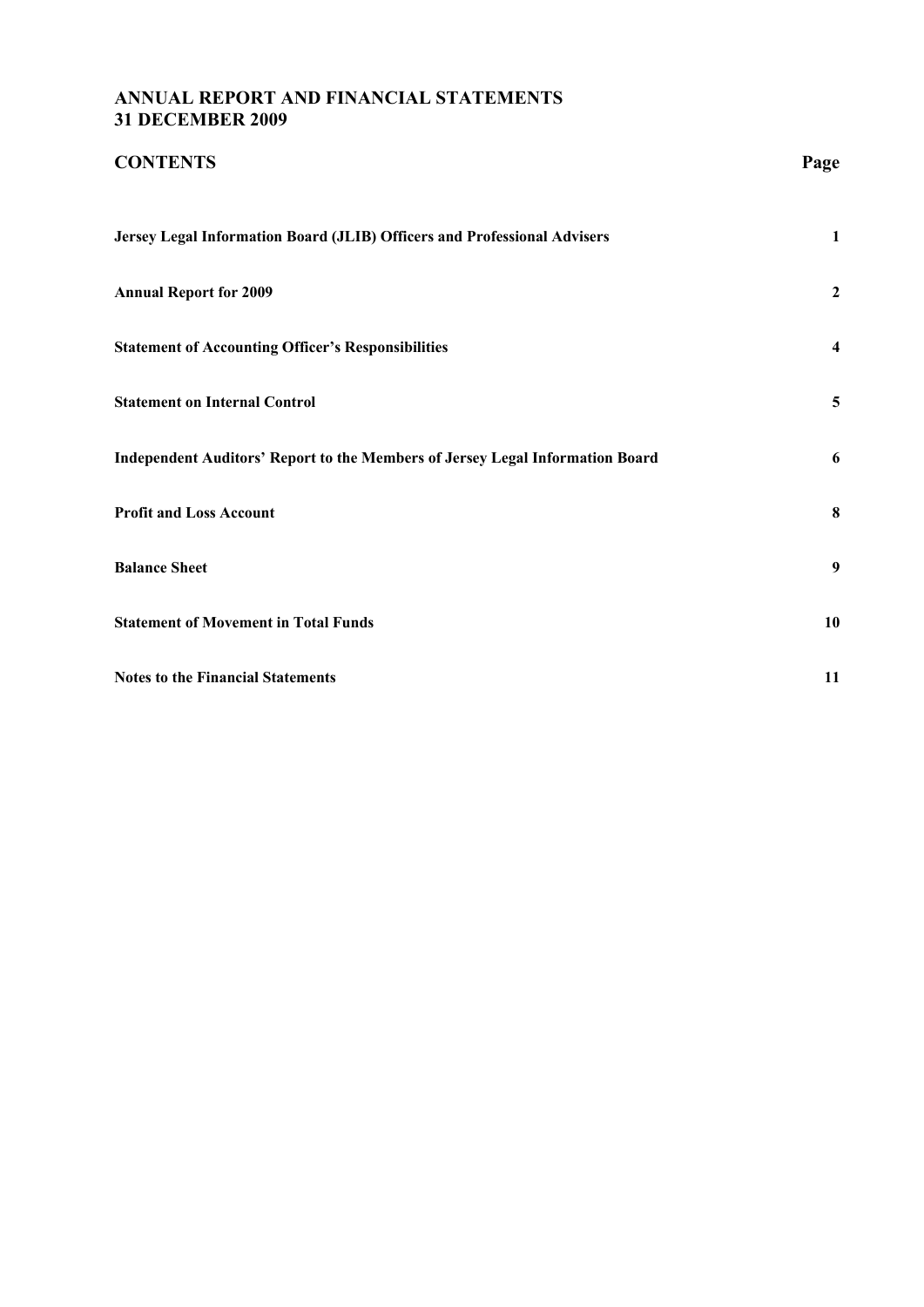# **JERSEY LEGAL INFORMATION BOARD (JLIB) OFFICERS AND PROFESSIONAL ADVISERS**

# **BOARD MEMBERS**

The Bailiff, Sir Philip Bailhache (Chairman) (ex officio appointment terminated 30 June 2009) The Bailiff, Michael Birt (Chairman) (appointed 9 July 2009) William Bailhache QC (ex officio appointment terminated 10 November 2009) Timothy Le Cocq QC (appointed 10 November 2009) Michael de la Haye Advocate Tim Herbert James Lambert Senator Philip Ozouf (appointment terminated 10 November 2009) Senator Alan Maclean (appointed 11 November 2009) Advocate Carl Parslow Pam Staley Neil Wells Michael Wilkins

# **JLIB PROGRAMMME DIRECTOR**

Sara O'Donnell (resigned 31 December 2008)

# **ACTING JLIB PROGRAMMME DIRECTOR**

Roger Appleton (appointed 1 January 2009)

## **ADVISER TO JLIB**

Professor Richard Susskind OBE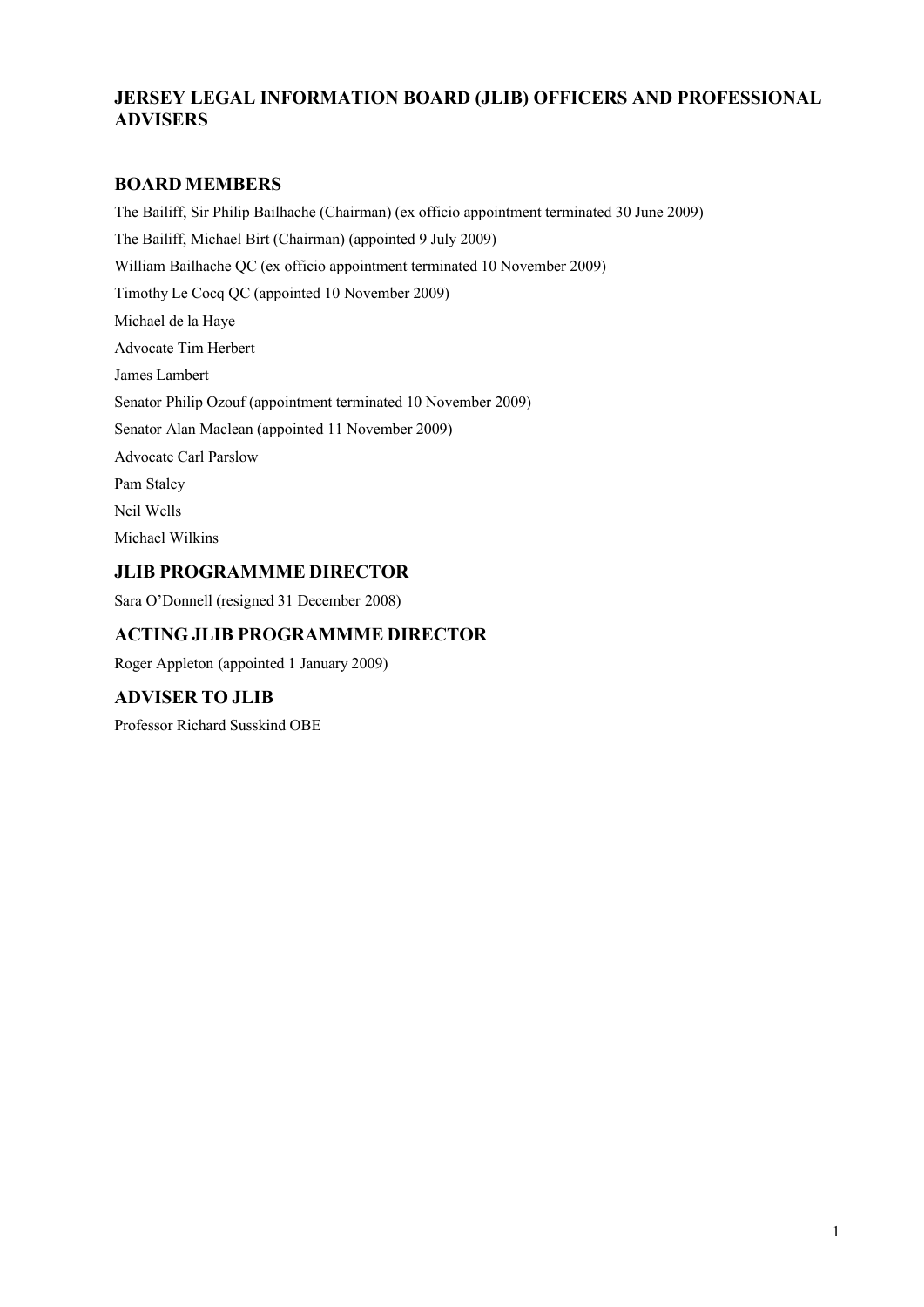## **ANNUAL REPORT FOR 2009**

In 2009, the Jersey Legal Information Board (JLIB) continued the development of its website, JLIB's flagship project. However, without undertaking any major structural enhancements, expenditure in this area was considerably less than in 2008. The focus in 2009 was on adding new types of content, principally in relation to the on-line library of legal books and texts and the annotated versions of certain laws (with case notes and hyperlinks to Jersey Law Reports and Jersey Judgments). Work was also undertaken on the historic unreported judgments (pre 1997) to prepare them for publication on the website, and to ensure that all of the judgments had been appropriately edited to protect the identity of victims of crime. The annual update to the revised edition of the laws was published on the website in April 2009.

Such enhancements and additions ensure that the website continues to remain the envy of other jurisdictions as well as a valuable resource for all who live and work in the Island. Major work will be undertaken in 2010 to improve the security features of the website and implement a pay-as-you-go facility for credit card payments.

Whether in terms of adding content or developing its structure, the website project absorbs the majority of JLIB's resources, both financially and in relation to staff time. As a matter of record, it should be noted that the intellectual property within the software developed for the website is wholly owned by JLIB.

Further work continued in 2009 towards the establishment of an Institute of Law for the Island, with the Institute opening its doors to the first cohort of students on the Jersey Law Course in September. In addition to providing training facilities and office accommodation, the Institute's premises in Seale Street, St Helier also house the reestablished Law Library. A feasibility study was undertaken in relation to providing a law degree course in Jersey and it is anticipated that the Institute will commence the first course in September 2010.

In November 2009, JLIB was represented at the Tenth International Conference on Law via the Internet in Durban. The conference was preceded by the annual meeting of the Free Access to Law Movement, of which JLIB is a participating member. The Movement is an international confederation of legal information institutes which seeks to make public legal information (principally, legislation and case law) freely available and easily accessible. Much of the work undertaken on the website in 2009 was towards ensuring that the content meets these requirements; full compliance is expected to be achieved in 2010.

At the end of 2008, Sara O'Donnell resigned as Programme Director on taking up an appointment in the Law Officers' Department. Since that time, Roger Appleton (who was previously contracted as a consultant to JLIB) has fulfilled the role of Acting Programme Director on an interim basis. The Board would like to express its gratitude to both of these post holders for their valuable and important contributions to the work of JLIB. With effect from 26 January 2010, Sue du Feu has been appointed to provide services under contract as Programme Director.

Since incorporation in 2004, JLIB has put procedures in place to ensure that it adheres to best practice and to ensure that its finances, accounts and administration are able to stand up to scrutiny, as well as being transparent. This has included the formulation of a code of best practice for its members to adhere to, as well as engaging external auditors (whose report is also contained in this document). JLIB is funded from both the public sector and the private sector. The contribution by Jersey law firms towards the funding of JLIB continues to be significant, and has ensured that JLIB is in a position to continue to develop the website and provide added value to its users. Close links with the Law Society of Jersey continue to be maintained with the appointment of two of its representatives to the Board. In addition, both representatives are ex officio members of the Executive Group.

JLIB would require a combined revenue and capital budget of approximately £400,000 per annum, in order to achieve all of its strategic aims, especially its aim to support Jersey's position as a leading business centre. Whilst it is difficult to undertake a cost-benefit analysis, the social benefits of JLIB's work are self-evident, particularly in relation to making the law and legal processes freely accessible to the public. Moreover, the extent to which the website continues to be consulted by a wide range of users testifies to its importance as a resource which is valued by the legal profession, as well as the wider public (including, for example, users in the financial services sector, both in and outside the Island).

The table below sets out some of the achievements made in 2009; with continued financial support, JLIB will be able to make further progress in the coming years.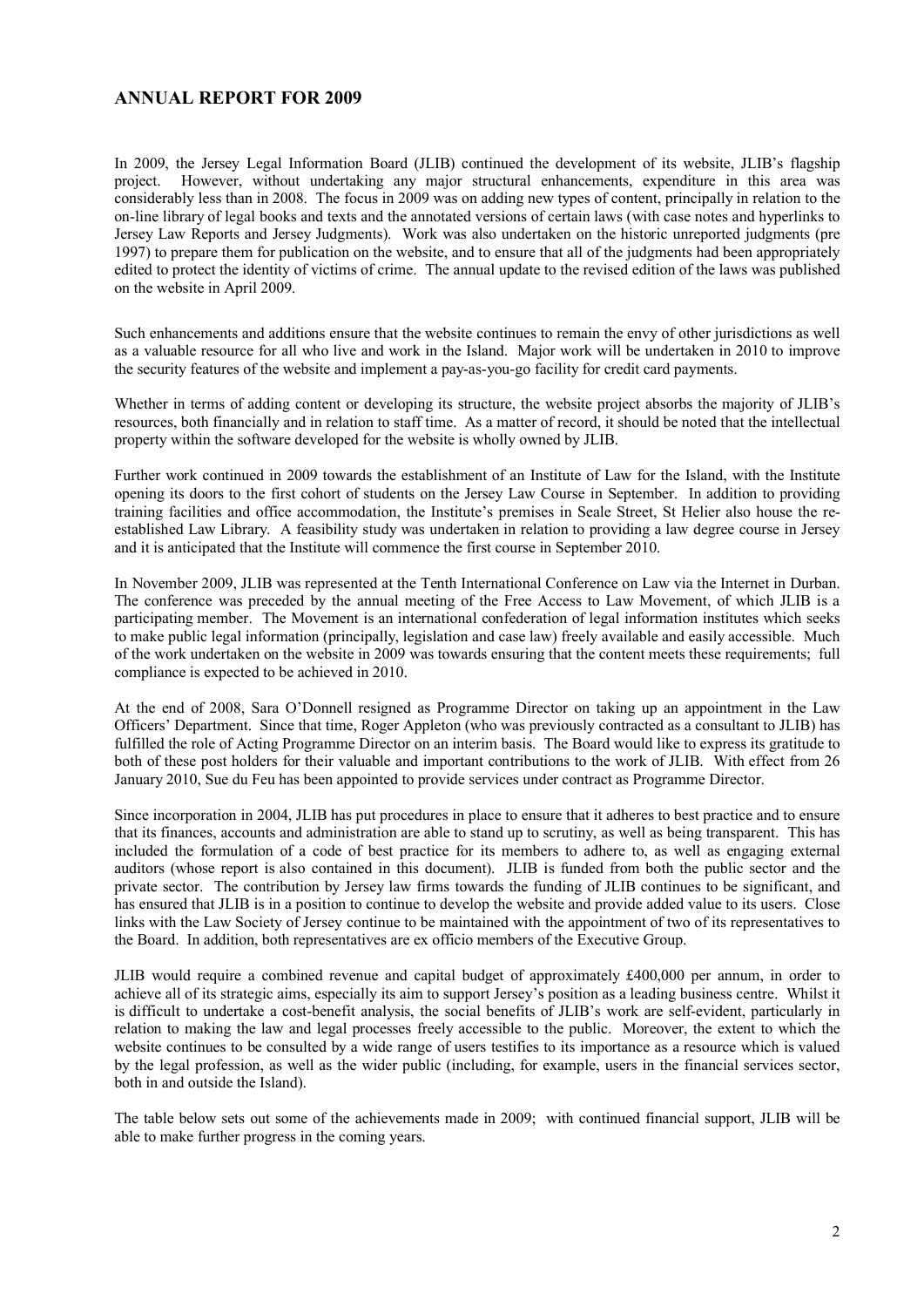# **ANNUAL REPORT FOR 2009**

| Project                                    | <b>Achievements in 2009</b>                                                                                                                                                                                                                                                                                                                                                                                                                                                                                                                                                                                                                                                                                                                                                                                                           |
|--------------------------------------------|---------------------------------------------------------------------------------------------------------------------------------------------------------------------------------------------------------------------------------------------------------------------------------------------------------------------------------------------------------------------------------------------------------------------------------------------------------------------------------------------------------------------------------------------------------------------------------------------------------------------------------------------------------------------------------------------------------------------------------------------------------------------------------------------------------------------------------------|
| Website                                    | Continued the publication of Jersey's customary and civil law<br>$\bullet$<br>Continued on-line publication of all Practice Directions<br>$\bullet$<br>Continued on-line publication of the Jersey and Guernsey Law Review<br>$\bullet$<br>Continued on-line publication of past papers for the Advocates and Solicitors<br>$\bullet$<br>examinations, and other materials for law students and the Institute of Law<br>Continued on-line publication of Jersey law firms list<br>٠<br>Updated the Citizen's section based around life events<br>$\bullet$<br>Continued the creation of an on-line library of legal books and texts<br>$\bullet$<br>Added annotated version of Trusts (Jersey) Law 1984 and commenced work on<br>$\bullet$<br>annotating other laws<br>Continued to generate monthly statistics on website usage<br>٠ |
| Legislation<br>Revision                    | Continued on-line publication of Jersey's legislation, as enacted<br>$\bullet$<br>Continued on-line publication of Jersey's legislation, as adopted<br>$\bullet$<br>Continued on-line publication of revised legislation<br>$\bullet$                                                                                                                                                                                                                                                                                                                                                                                                                                                                                                                                                                                                 |
| Case Law                                   | Continued on-line publication of Jersey Law Reports (and index) for 1985 to 2008<br>$\bullet$<br>Continued on-line publication of Jersey's Unreported Judgments and prepared pre 1997<br>٠<br>judgments for future publication                                                                                                                                                                                                                                                                                                                                                                                                                                                                                                                                                                                                        |
| <b>On-line Guidance</b>                    | Prepared for the opening of the Institute of Law and re-establishment of the Law<br>$\bullet$<br>Library<br>Met with Senior Partners and Knowledge Managers to discuss approaches to sharing<br>$\bullet$<br>information and other collaborative issues                                                                                                                                                                                                                                                                                                                                                                                                                                                                                                                                                                               |
| Civil Justice                              | Continued to pilot the community mediation centre project<br>$\bullet$<br>Continued involvement with Jersey Accredited Mediators Association and the<br>$\bullet$<br>promotion of mediation as an alternative mode of dispute resolution                                                                                                                                                                                                                                                                                                                                                                                                                                                                                                                                                                                              |
| <b>Criminal Justice</b>                    | Continued project with the Home Affairs Minister and Department for the further<br>$\bullet$<br>integration of the Criminal Justice system                                                                                                                                                                                                                                                                                                                                                                                                                                                                                                                                                                                                                                                                                            |
| Land Registry                              | Considered possible reforms to the Jersey Land Registry system<br>$\bullet$                                                                                                                                                                                                                                                                                                                                                                                                                                                                                                                                                                                                                                                                                                                                                           |
| Research and<br>Development                | Continued to equip courts with digital recording and retrieval systems<br>$\bullet$<br>Continued to provide video-conferencing facilities in a number of matters before the<br>$\bullet$<br>Courts, including delivery of reserved judgments and directions hearings before the<br>Court of Appeal<br>Maintained wireless hot-spots in the Royal Court Building<br>٠<br>Assessed feasibility of using video-conferencing for bail applications<br>٠                                                                                                                                                                                                                                                                                                                                                                                   |
| Consultation                               | Continued collection of feedback received from users of the JLIB website<br>$\bullet$<br>Continued to consult with users regarding the search facility and overall appearance of<br>$\bullet$<br>the website                                                                                                                                                                                                                                                                                                                                                                                                                                                                                                                                                                                                                          |
| Programme<br>Management/<br>Administration | Continued appointment of a part-time Programme Director to provide programme<br>$\bullet$<br>management leadership, and to oversee JLIB's administration<br>Continued the use of a code of best practice for members of the Jersey Legal<br>٠<br><b>Information Board</b><br>Continued to make use of an Executive Group to implement the strategy and policy of<br>$\bullet$<br>the Jersey Legal Information Board                                                                                                                                                                                                                                                                                                                                                                                                                   |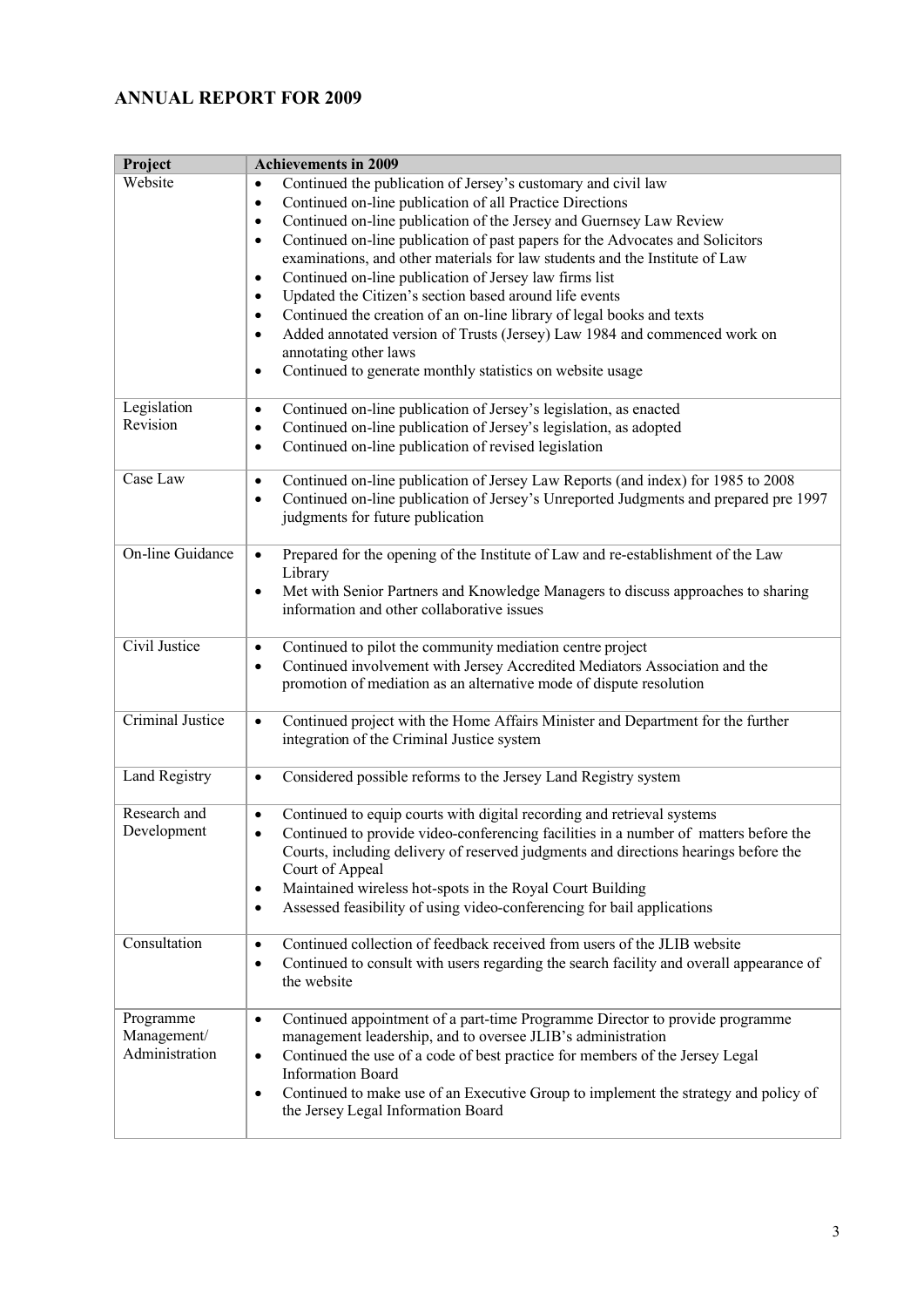## **STATEMENT OF ACCOUNTING OFFICER'S RESPONSIBILITIES**

The Jersey Legal Information Board is not a States funded body under the Public Finances (Jersey) Law 2005. However, in 2008 the Board appointed a person to fulfil the functions of Accounting Officer with responsibility for preparing the financial statements and for transmitting them to the relevant authorities. The Board has chosen to prepare the non statutory financial statements under United Kingdom Accounting Standards (United Kingdom Generally Accepted Accounting Practice).

In preparing these financial statements, the Accounting Officer is required to:

- select suitable accounting policies and then apply them consistently;
- make judgments and estimates that are reasonable and prudent;
- state whether applicable UK Accounting Standard have been followed; and
- prepare the financial statements on the going concern basis unless it is inappropriate to presume that the Board will continue in business.

The Accounting Officer is responsible for keeping proper accounting records that disclose with reasonable accuracy at any time the financial position of the Board, enabling them to ensure that the financial statements comply with best practice. The Accounting Officer is also responsible for safeguarding the assets of the Board, and hence for taking reasonable steps for the prevention and detection of fraud and other irregularities.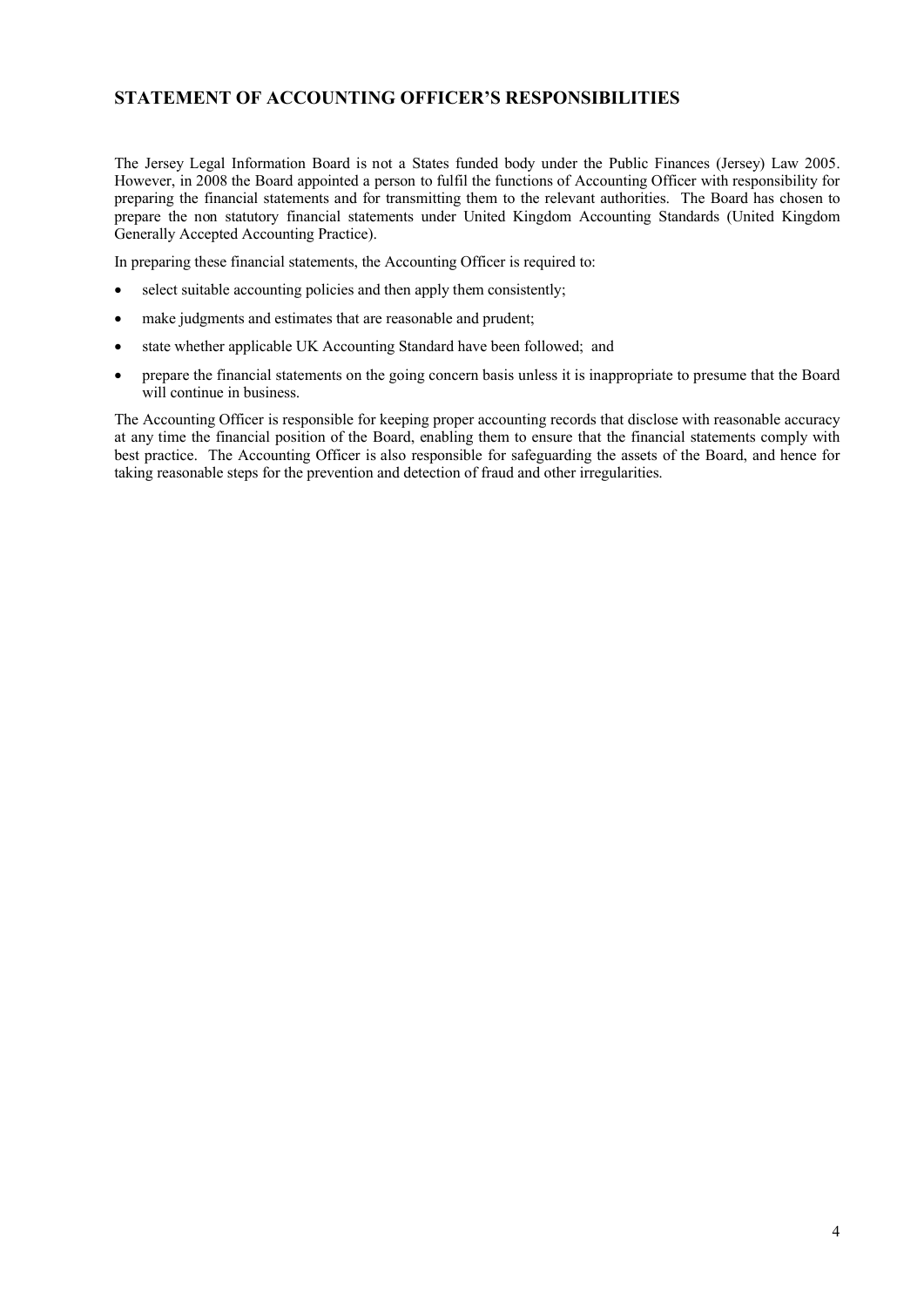## **STATEMENT ON INTERNAL CONTROL**

### **Scope of responsibility**

The Accounting Officer has responsibility for maintaining a sound system of internal control that supports the achievement of the Jersey Legal Information Board's policies, aims and objectives as set out by the members thereof, whilst safeguarding the public and other funding for which the Accounting Officer is responsible in accordance with the responsibilities assigned.

### **The purpose of the system of internal control**

The system of internal control is designed to manage risk to a reasonable level, rather than to eliminate all risk of failure to achieve policies, aims and objectives. It therefore only provides reasonable, and not absolute, assurance of effectiveness. The system of internal control is based on an ongoing process designed to identify and prioritise the risks to the achievement of the Board's policies, aims and objectives; to evaluate the likelihood of those risks being realised; and to manage them efficiently, effectively and economically. The system of internal control has been in place during the financial year ended 31 December 2009 and will be maintained for subsequent financial years thereafter.

### **The risk and control framework**

### *Risk Criteria and Evaluation*

The specific approach is tailored to fit the circumstances of each area, but risk management operates on consistent principles of identifying and analysing the management risks against objectives.

Risks are assessed for likelihood and potential impact in order to help determine priority risks for action. Accountability for management of individual risks is established as an essential part of the risk management policy.

### *Risk Management Process*

Risks are assessed, managed and reported at strategic and project level. Over-arching threats to delivery are reported to the full Jersey Legal Information Board, which reviews progress of projects against plans set as part of the planning process on a twice yearly basis.

### **Review of effectiveness**

The Accounting Officer also has responsibility for reviewing the effectiveness of the system of internal control. The review of the system of internal control is informed by the work of an agreed auditing process and the executive management of the Jersey Legal Information Board, who have responsibility for the development and maintenance of the internal control framework, and comments made as a result of the agreed auditing process.

### *Jersey Legal Information Board*

The full board of the Jersey Legal Information Board which is comprised of those members as set out on page 1, meets twice yearly to consider the strategic direction and projects of the Jersey Legal Information Board.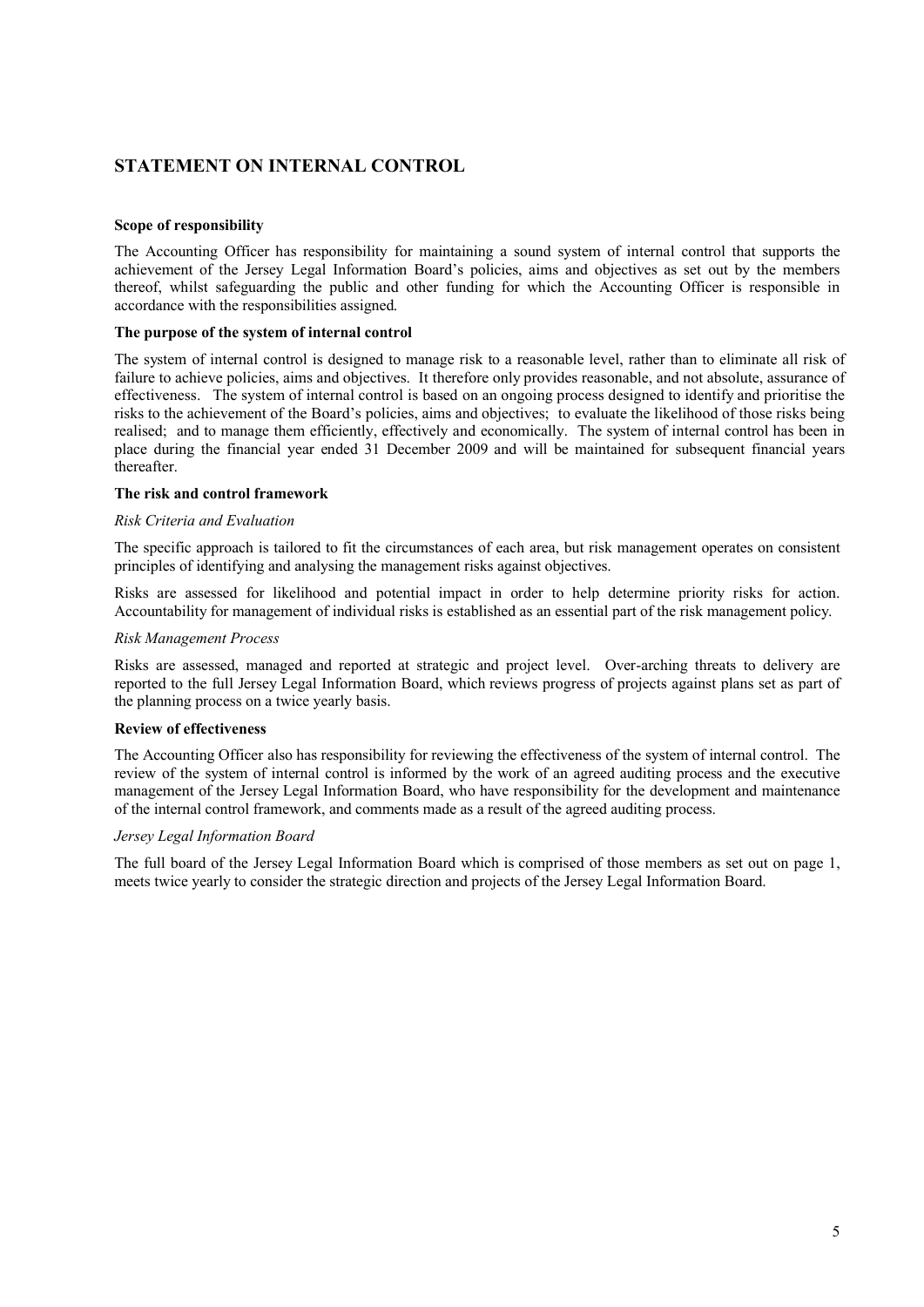## **INDEPENDENT AUDITORS' REPORT TO THE MEMBERS OF JERSEY LEGAL INFORMATION BOARD**

We have audited the non statutory financial statements of Jersey Legal Information Board for the year ended 31 December 2009 which comprise the profit and loss account, the balance sheet, the statement of movement in total funds and the related notes 1 to 11. These financial statements have been prepared under the accounting policies set out therein.

This report is made solely to the Board's members, as a body, in accordance with our engagement letter. Our audit work has been undertaken so that we might state to the Board members those matters we are required to state to them in an auditors' report and for no other purpose. To the fullest extent permitted by law, we do not accept or assume responsibility to anyone other than the Board's members as a body, for our audit work, for this report, or for the opinions we have formed.

### **Respective responsibilities of Board members and auditors**

The Board's responsibilities for preparing the non statutory financial statements in accordance with applicable law and United Kingdom Accounting Standards (United Kingdom Generally Accepted Accounting Practice) are set out in the Statement of Accounting Officer's Responsibilities.

Our responsibility is to audit the financial statements in accordance with our engagement letter and International Standards on Auditing (UK and Ireland).

We report to you our opinion as to whether the non statutory financial statements give a true and fair view and are properly prepared in accordance with our engagement letter. We also report to you if, in our opinion, the Annual Report is not consistent with the financial statements, if the Board has not kept proper accounting records or if we have not received all the information and explanations we require for our audit.

We read the Annual Report and statement on internal control for the above year and consider the implications for our report if we become aware of any apparent misstatements or material inconsistencies with the financial statements.

### **Basis of audit opinion**

We conducted our audit in accordance with International Standards on Auditing (UK and Ireland) issued by the Auditing Practices Board. An audit includes examination, on a test basis, of evidence relevant to the amounts and disclosures in the financial statements. It also includes an assessment of the significant estimates and judgments made by the Board in the preparation of the financial statements, and of whether the accounting policies are appropriate to the Board's circumstances, consistently applied and adequately disclosed.

We planned and performed our audit so as to obtain all the information and explanations which we considered necessary in order to provide us with sufficient evidence to give reasonable assurance that the financial statements are free from material misstatement, whether caused by fraud or other irregularity or error. In forming our opinion we also evaluated the overall adequacy of the presentation of information in the financial statements.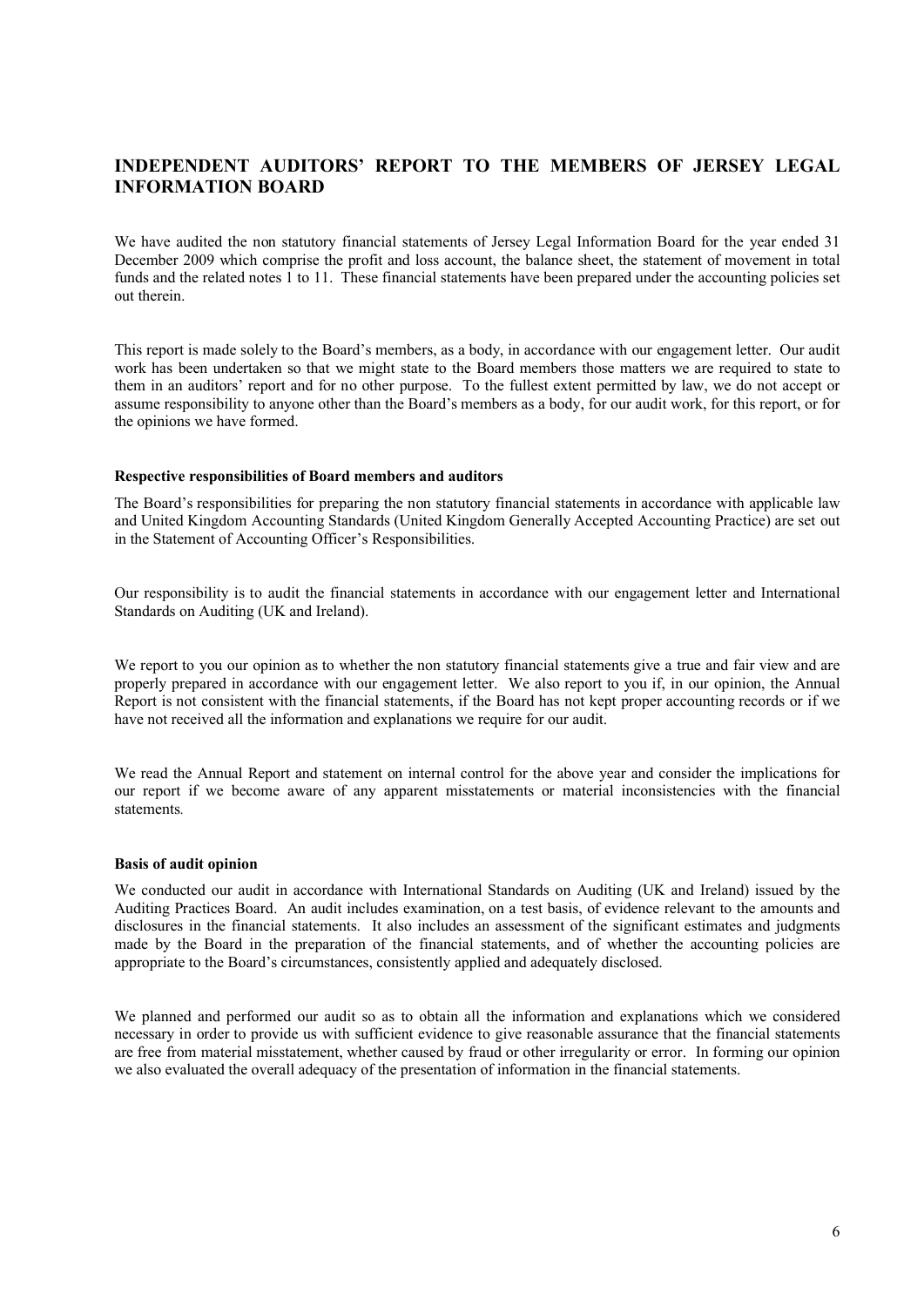## **Opinion**

In our opinion the financial statements give a true and fair view, in accordance with United Kingdom Generally Accepted Accounting Practice, of the state of the Board's affairs as at 31 December 2009 and of its loss for the year then ended.

**Deloitte LLP** Chartered Accountants St Helier, Jersey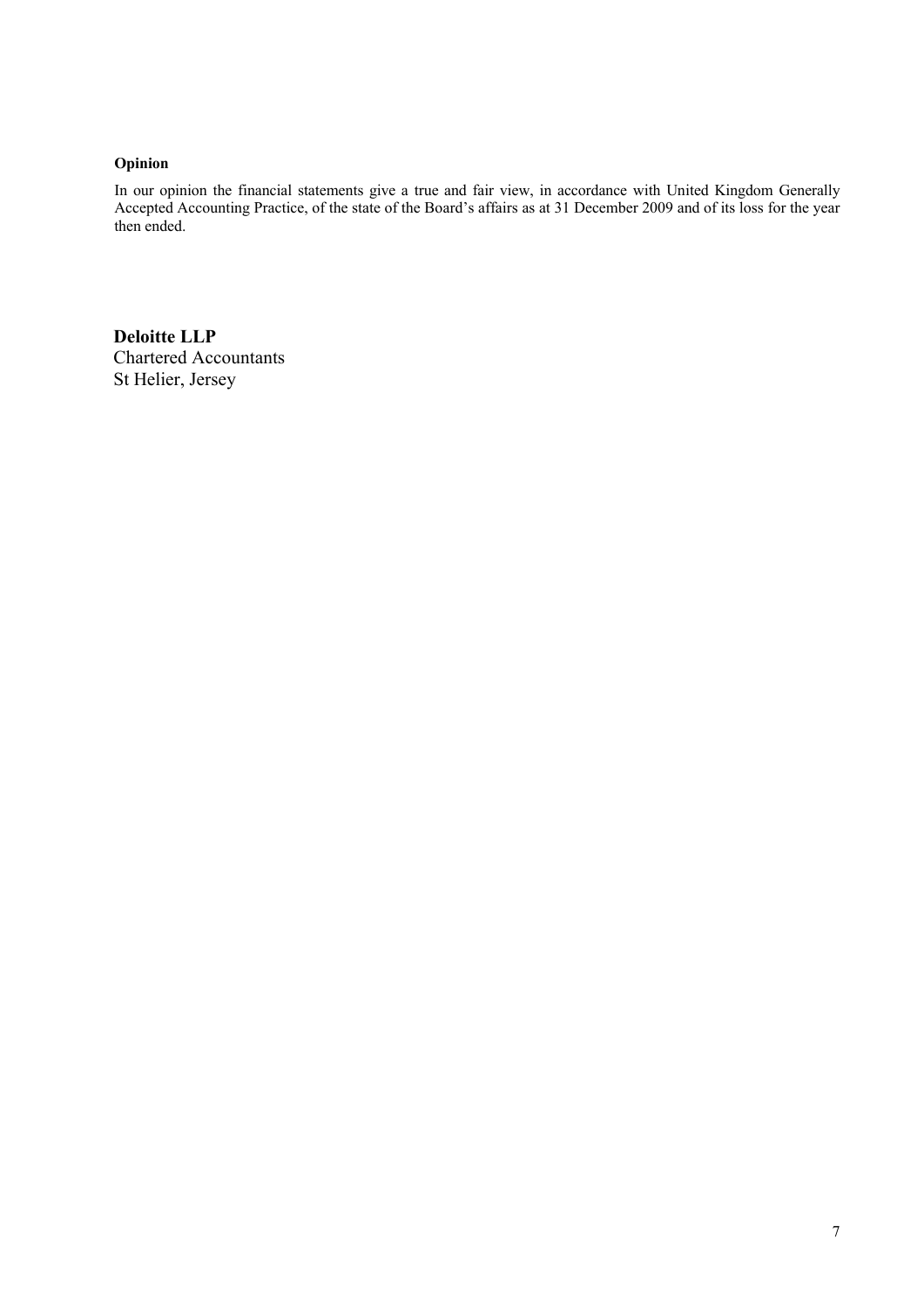# **PROFIT AND LOSS ACCOUNT 1 January 2009 to 31 December 2009**

|                                         | <b>Notes</b>   | 1 January<br>2009 to 31<br><b>December</b><br>2009 | 1 January<br>2008 to 31<br>December<br>2008 |
|-----------------------------------------|----------------|----------------------------------------------------|---------------------------------------------|
|                                         |                | £                                                  | £                                           |
| <b>INCOME</b>                           | $\overline{2}$ |                                                    |                                             |
| Website usage subscriptions             |                | 132,680                                            | 114,998                                     |
| <b>Bank</b> interest                    |                | 612                                                | 11,114                                      |
|                                         |                |                                                    |                                             |
|                                         |                | 133,292                                            | 126, 112                                    |
| <b>EXPENDITURE</b>                      |                |                                                    |                                             |
| Website                                 | 9              | 55,091                                             | 104,727                                     |
| Legislation revision                    |                | 1,865                                              | 3,001                                       |
| Case law                                |                | 5,506                                              | 1,777                                       |
| On-line guidance                        |                | 14,137                                             | 8,000                                       |
| Civil justice                           |                | 35                                                 |                                             |
| Criminal justice                        |                |                                                    | 770                                         |
| Land registry                           |                |                                                    |                                             |
| Programme management and administration |                | 75,797                                             | 61,926                                      |
| Audit fee (2009)                        |                | 2,850                                              |                                             |
| Audit fee (2008)                        |                | (275)                                              | 2,850                                       |
| Amount due to Treasury (written off)    |                | (331)                                              |                                             |
|                                         |                | 154,675                                            | 183,051                                     |
| Retained loss for the financial year,   |                |                                                    |                                             |
| transferred to accumulated deficit      | 6              | (21, 383)                                          | (56, 939)                                   |

All activities are derived from continuing operations.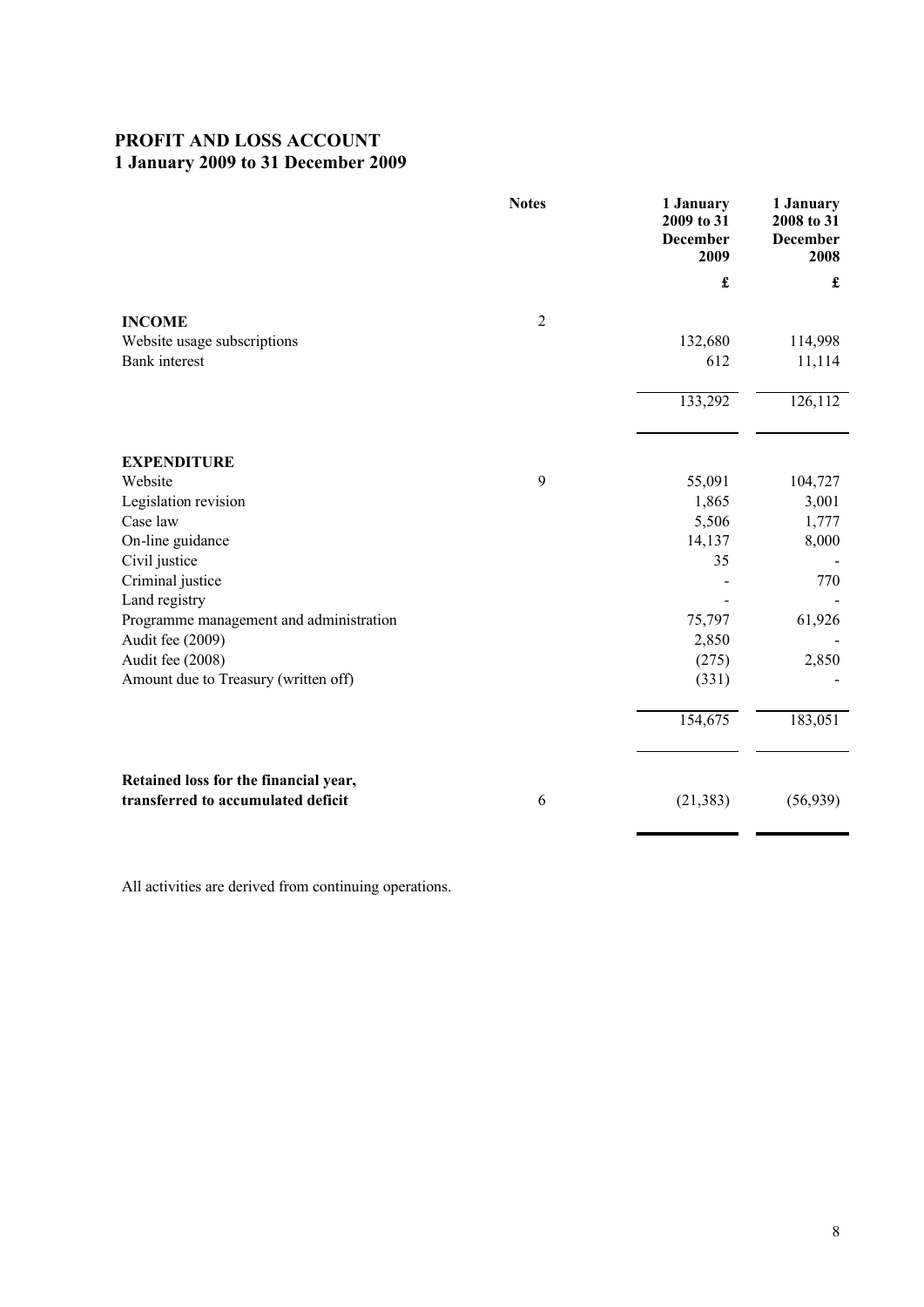# **BALANCE SHEET 31 December 2009**

|                                   | <b>Notes</b>   | 31 December<br>2009  | 31 December<br>2008  |
|-----------------------------------|----------------|----------------------|----------------------|
|                                   |                | $\pmb{\mathfrak{L}}$ | $\pmb{\mathfrak{L}}$ |
| <b>CURRENT ASSETS</b>             |                |                      |                      |
| Cash at bank                      | 3              | 566,349              | 464,167              |
|                                   |                | 566,349              | 464,167              |
| <b>CREDITORS: amounts falling</b> |                |                      |                      |
| due within one year               | $\overline{4}$ | (3, 912)             | (8,240)              |
|                                   |                | (3, 912)             | (8,240)              |
| <b>NET CURRENT ASSETS</b>         |                | 562,437              | 455,927              |
|                                   |                |                      |                      |
| <b>CAPITAL AND RESERVES</b>       |                |                      |                      |
| Reserves                          | 5              | 970,413              | 842,520              |
| Accumulated deficit               | 6              | (407, 976)           | (386, 593)           |
| <b>NET FUNDS</b>                  |                | 562,437              | 455,927              |
|                                   |                |                      |                      |

These financial statements were approved by the Board of the Jersey Legal Information Board on 19 April 2010. Signed on behalf of the Board.

James Lambert Accounting Officer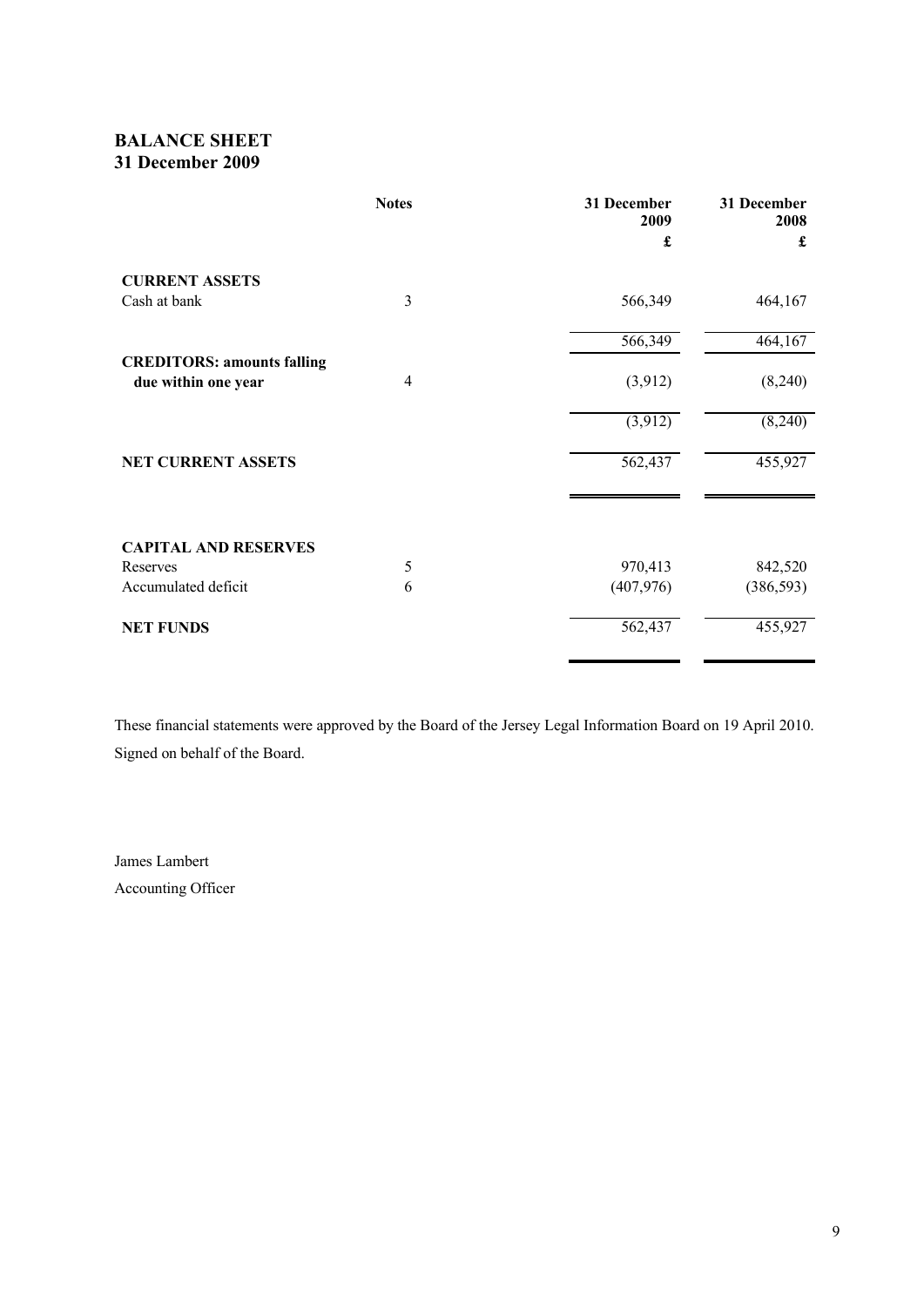# **STATEMENT OF MOVEMENT IN TOTAL FUNDS 1 January 2009 to 31 December 2009**

|                           | 31 December<br>2009 | 31 December<br>2008 |
|---------------------------|---------------------|---------------------|
|                           | £                   | £                   |
| Loss for the year         | (21, 383)           | (56, 938)           |
| Funding received          | 127,893             | 156,976             |
| Net addition to net funds | 106,510             | 100,038             |
| Opening net funds         | 455,927             | 355,889             |
| <b>Closing net funds</b>  | 562,437             | 455,927             |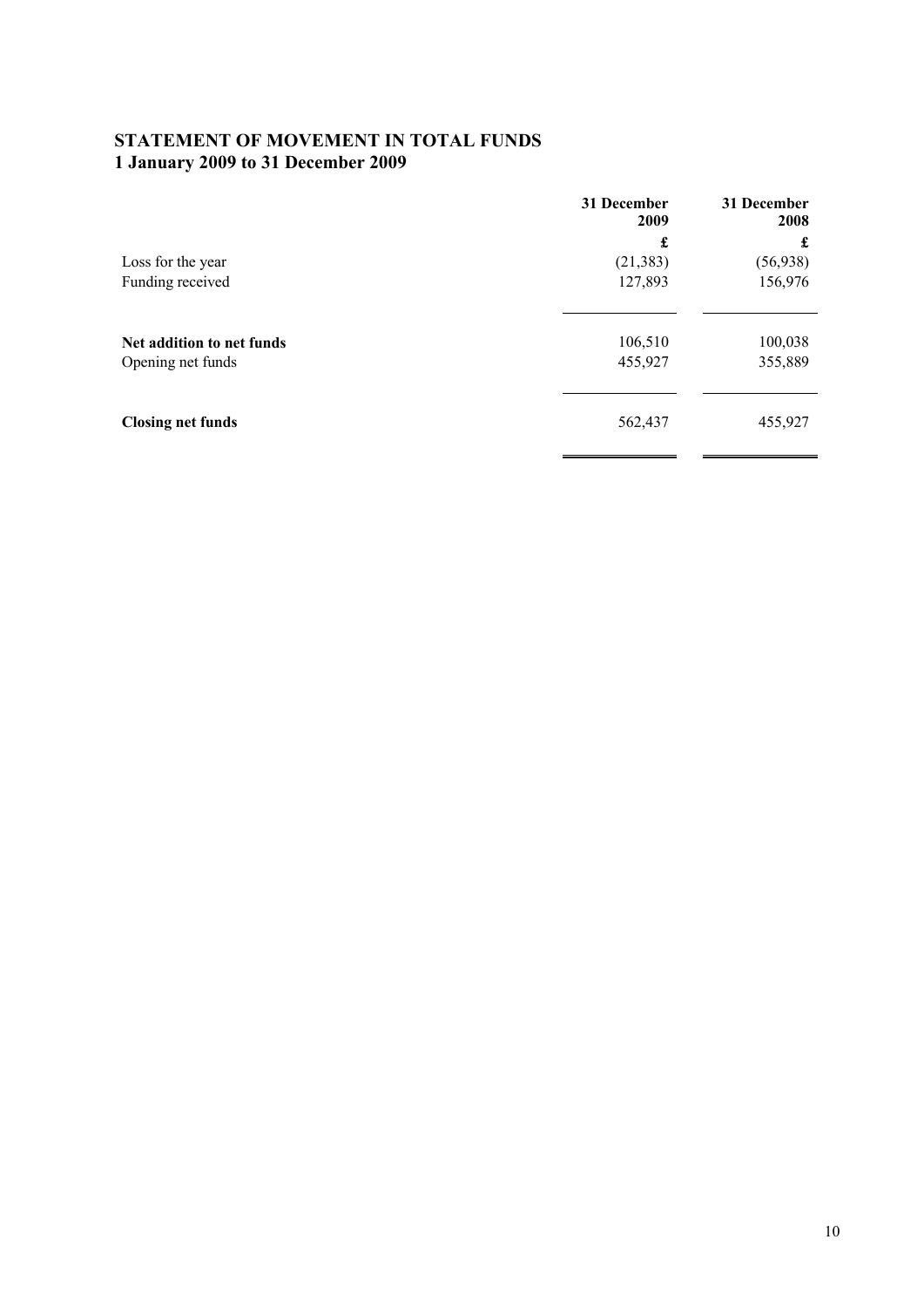## **NOTES TO THE FINANCIAL STATEMENTS 1 January 2009 to 31 December 2009**

### **1. INCORPORATION**

The Jersey Legal Information Board was incorporated pursuant to the Jersey Legal Information Board (Incorporation) Law 2004, which law was registered by the Royal Court of Jersey on 27 August 2004.

### **2. ACCOUNTING POLICIES**

The financial statements have been prepared in accordance with accounting standards applicable in the United Kingdom. The particular accounting policies adopted are described below.

### **Accounting convention**

The financial statements are prepared under the historical cost convention.

#### **Income**

Income is comprised of website usage subscriptions and bank interest. The subscription income is recognised over the period during which the benefit for such subscriptions is derived. Income received in advance is treated as deferred income and released to the profit and loss account during the period of account to which it relates.

### **Expenditure**

Expenses are accounted for on an accruals basis.

### **Going concern**

A cash flow forecast for the 12 months following the date of signing has been produced and reviewed by the Board. The Board has no fixed term borrowing and is not reliant on short term borrowings. The Board is in a net asset position at the year end and as such will be able to meet its liabilities as they fall. Consequently, the members have a reasonable expectation that the Board has adequate resources to continue in operational existence for the foreseeable future. Accordingly, the Board continues to adopt the going concern basis in preparing these financial statements.

#### **Cash flow statement**

A cash flow statement has not been included in these financial statements on the grounds that the Board qualifies for the small company exemption under paragraph 5(g) of the Financial Reporting Standard No 1 (Revised) "Cash Flow Statements".

## **3. CASH AT BANK**

|              | 31 December<br>2009 | 31 December<br>2008<br>£<br>£ |
|--------------|---------------------|-------------------------------|
|              |                     |                               |
| Cash at bank | 566,349             | 464,167                       |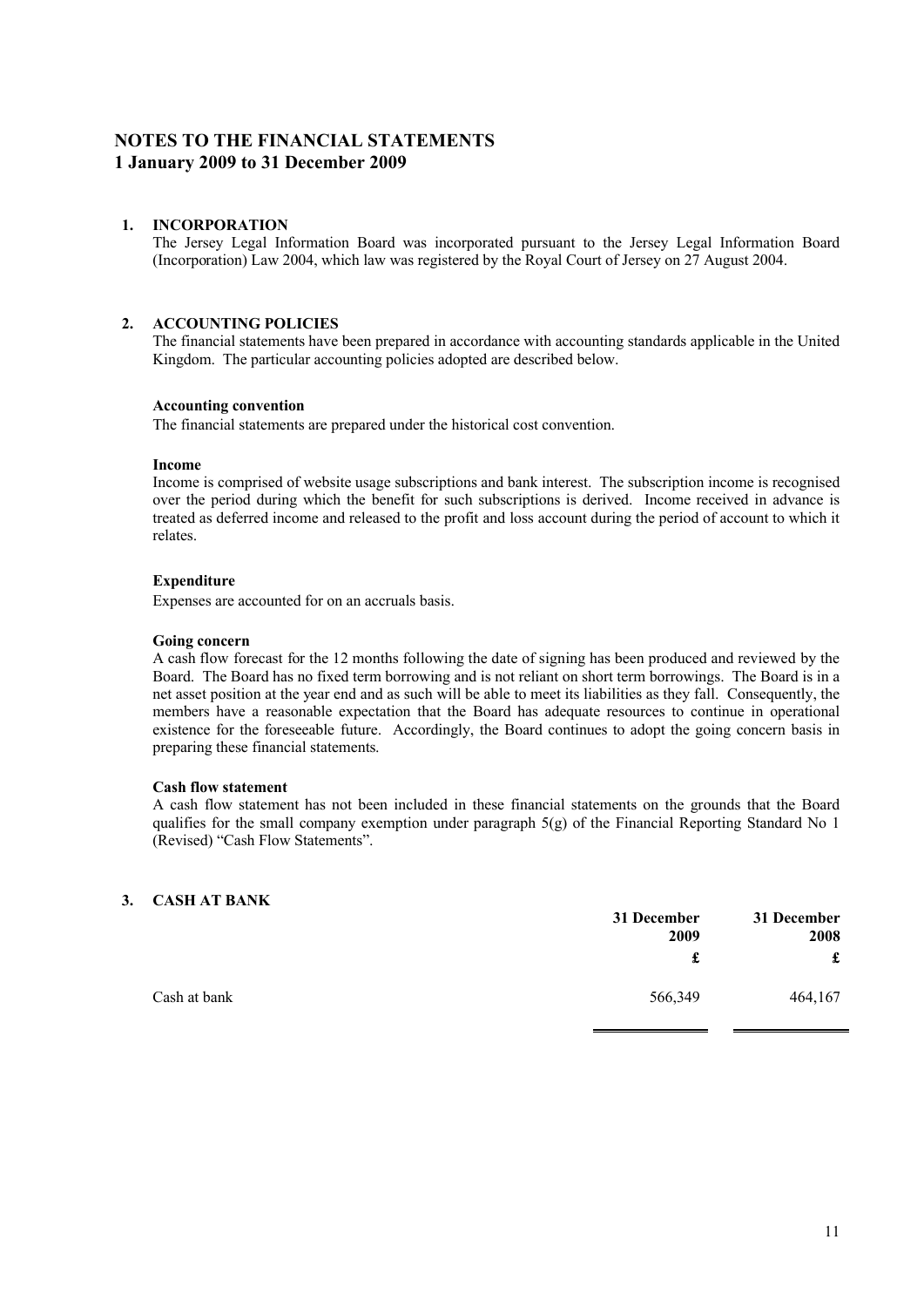## **NOTES TO THE FINANCIAL STATEMENTS 1 January 2009 to 31 December 2009**

### **4. CREDITORS: AMOUNTS FALLING DUE WITHIN ONE YEAR**

| 31 December<br>2009 | 31 December<br>2008 |
|---------------------|---------------------|
| £                   | £                   |
| 1,062               | 5,059               |
| ۰<br>2,850          | 331<br>2,850        |
| 3,912               | 8,240               |
|                     |                     |

### **5. RESERVES**

|                                                        | 31 December<br>2009 | 31 December<br>2008 |
|--------------------------------------------------------|---------------------|---------------------|
|                                                        | £                   | £                   |
| Balance brought forward                                | 842,520             | 685,544             |
| Transfer from Judicial Greffe (general)                | 69,893              | 56,976              |
| Transfer from Judicial Greffe (Institute of Law)       | 50,000              |                     |
| Transfer from Viscount's Department (general)          | 100,000             | 100,000             |
| Transfer from Viscount's Department (Institute of Law) | 50,000              |                     |
| Transfer to Institute of Law                           | (142,000)           |                     |
| Balance carried forward                                | 970,413             | 842,520             |

During the year, funding was received from the Judicial Greffe and the Viscount's Department in the form of capital contributions. Of the amounts received from the Viscount's Department in 2007 and 2009, £150,000 was earmarked for developing the Institute of Law; this amount (less £8,000 spent under the online guidance project for developing the Institute of Law) was transferred to the Institute of Law during 2009. Of the amounts received from the Judicial Greffe in 2009, a further £50,000 was earmarked for the Institute of Law. Otherwise there are no restrictions attaching the use or distribution of the reserves.

## **6. ACCUMULATED DEFICIT**

|                                 | 31 December<br>2009 | 31 December<br>2008 |
|---------------------------------|---------------------|---------------------|
|                                 | £                   |                     |
| Balance brought forward         | (386, 593)          | (329, 655)          |
| Deficit retained for the period | (21, 383)           | (56, 938)           |
| Balance carried forward         | (407, 976)          | (386, 593)          |

### **7. TAXATION STATUS**

The Jersey tax authorities have confirmed that the Jersey Legal Information Board is a zero rate tax corporate with effect from 2009 year of assessment and that no tax issues arise for the years up to 2008 year of assessment.